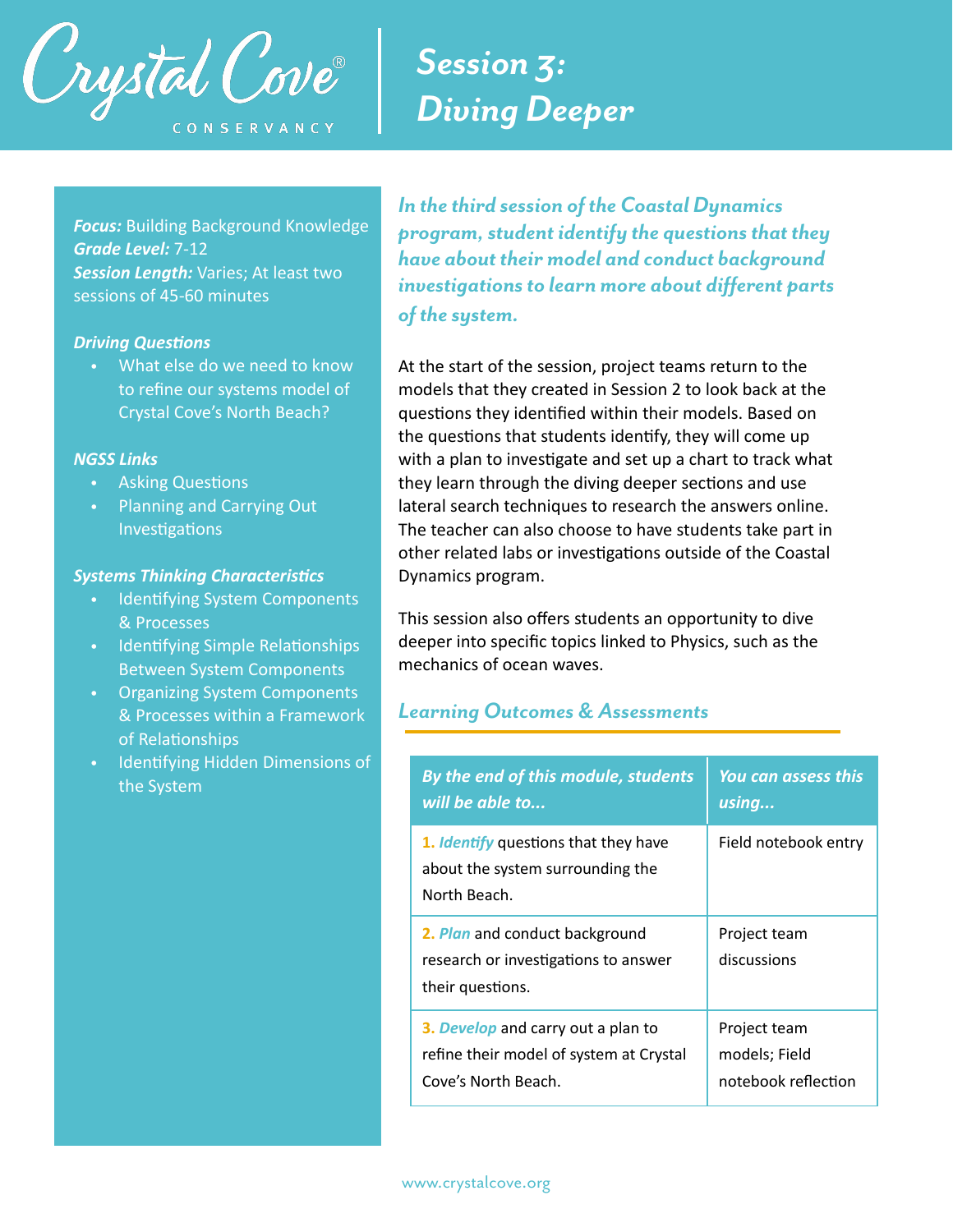

## *Session Overview*

| <b>Section</b> | <b>Description</b>                                                                                                                                                                                                                                                                                                                                                                                                                                                                  | Length                             | <b>Format</b>                                   |
|----------------|-------------------------------------------------------------------------------------------------------------------------------------------------------------------------------------------------------------------------------------------------------------------------------------------------------------------------------------------------------------------------------------------------------------------------------------------------------------------------------------|------------------------------------|-------------------------------------------------|
| Launch         | Students watch a video of Shelbi, who<br>introduces the task for Session 3: they will be<br>asked to identify and answer questions about<br>their model so that they can refine it.                                                                                                                                                                                                                                                                                                 | 5 minutes                          | Whole class                                     |
| Explore        | Project teams generate a list of questions that<br>they still have about their model and come up<br>with a plan to answer them.<br>The latter part of the session is flexible.<br>Students can research the answers to their<br>questions online by taking part in the Diving<br>Deeper investigations or by using the lateral<br>search technique. The teacher can also choose<br>to insert other scientific investigations to<br>explore specific topics related to their models. | 20 minutes<br>30 minutes<br>and up | Project teams<br>Individual or<br>project teams |
| <b>Share</b>   | Student project teams share what they've<br>learned through their investigations and think<br>about how they might refine their model.                                                                                                                                                                                                                                                                                                                                              | $20 - 25$<br>minutes               | Whole class or<br>project teams                 |
| Reflect        | Students reflect on what they've learned from<br>their model and what their next steps might be<br>to refine it.                                                                                                                                                                                                                                                                                                                                                                    | 5 minutes                          | Individual                                      |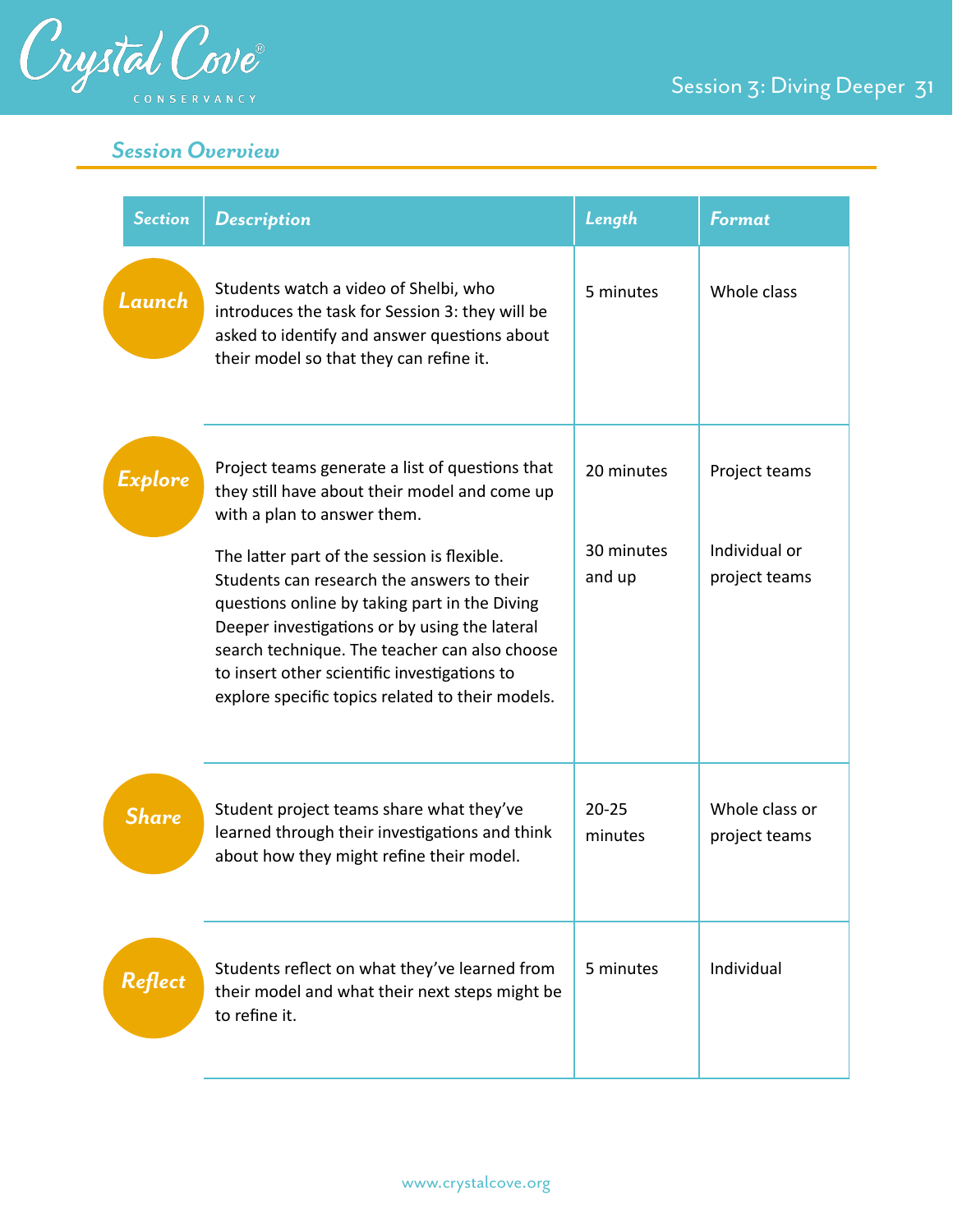

## *Virtual Materials*

- Session 3 Google Slides Presentation: https://bit.ly/39vghI2
- Session 3 Field Notebook template (optional): *coming soon*
- **Diving Deeper Presentations:** 
	- Introduction to Lateral Search: https://bit.ly/3ufBD43
	- Introduction to Wave Dynamics: *coming soon*
	- Introduction to Sand Movement: *coming soon*
	- Introduction to Coastal Adaptations: *coming soon*

## *Each student will need…*

- A device with internet access (a computer, smartphone, or tablet will all work!)
- Field notebook and pencil
- Their project team's models from Session 2

## *Before You Start Teaching*

- Review project teams' models from Session 2 and take note of any common misunderstandings or questions that they identified.
- Decide how you want students to conduct background research. You can assign specific background investigations to specific students and have them share back with their entire team, let them look for information online using lateral search techniques, or give them a set amount of time and let them prioritize how to find their own answers.
- Copy over the *Session 3 Slideshow* for your chosen platform to your own Google Drive account. Test to make sure that the videos work. (If not, you may have to check the permissions on the Crystal Cove Conservancy Youtube Account.)
- If there are specific extension investigations that you want to add into the lesson, update *Slide 6* with any information that may be unique to your class.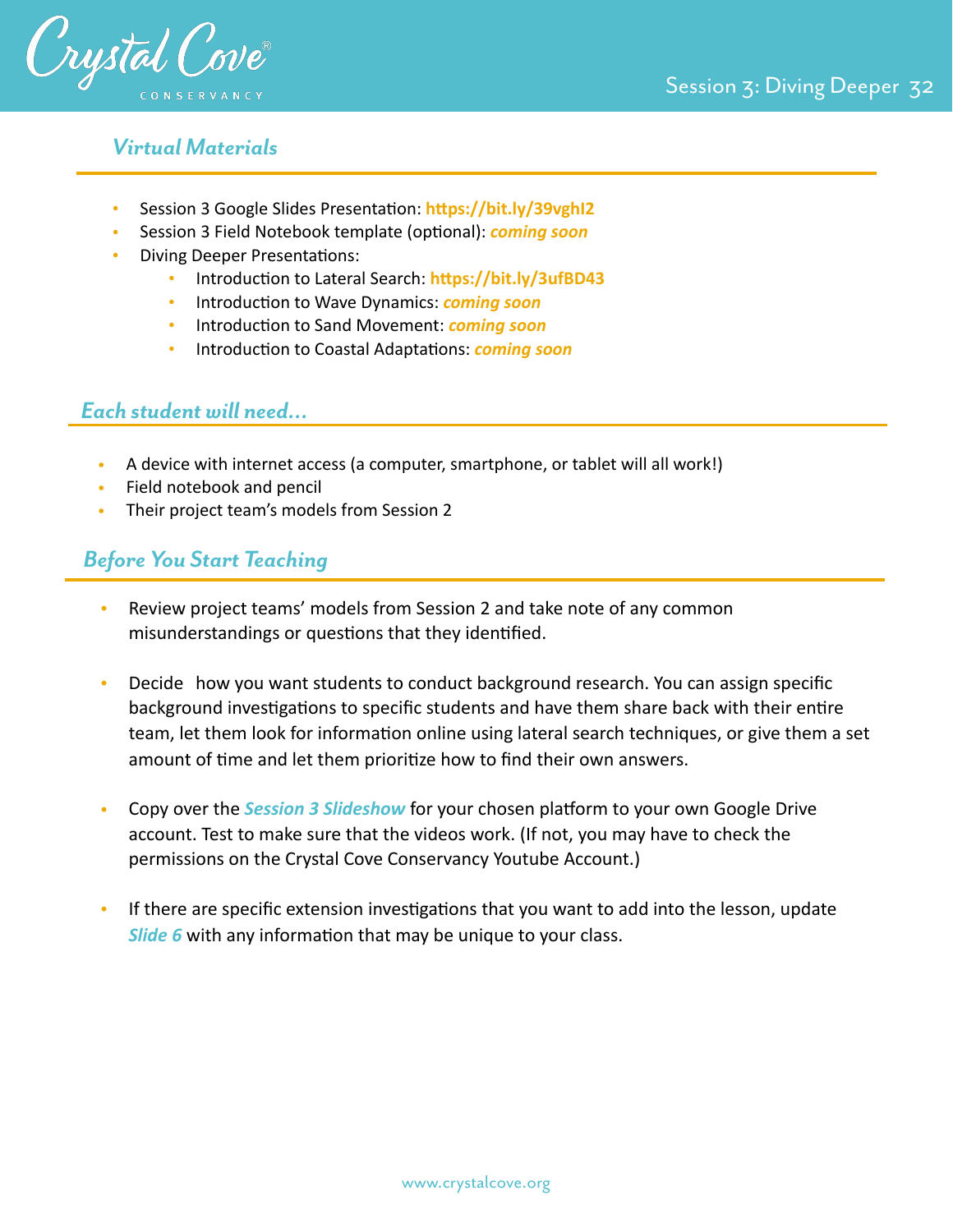

## *Learning Sequence*

## *Launch*

**Getting Started with Modeling (5 minutes)** 

**1.** Open the *Session 3 Slideshow* and play the video on *Slide 2* for your class. In this video, Shelbi will briefly introduce Session 3 and the idea that project teams will want to investigate the questions they identified in their model to refine their models.

**2.** After watching the video, move on to *Slide 3*, which gives an overview of where they are currently at in the environmental engineering process.

**3.** Once you've gone over the new step in the engineering design process, advance to *Slide 4* to give students an overview of what they will do and learn during Session 3.



#### **Part 1: Identifyign Questions (20-25 minutes)**

**1.** Advance to *Slide 5* and play the video. Shelbi will ask project teams to review their model, identify any questions that they have, and come up with a plan to answer those questions.

**2.** Once the video is done, move on to *Slide 6* and reiterate the task for students: They will review their models, identify at least 3-5 questions that they still have, and then come up with a plan to answer those questions. On Slide 6, you'll find examples of questions that they might ask.

**3.** Move on to *Slide 7*, which shows an example chart that students might use to identify and rank their questions. Let students know how you want them to record their list of questions (in a shared Google doc, in their field notebook, etc.). If there are specific questions that you want to tackle as a class through extension investigations, make sure to note these.

**4.** Break students into their project teams and give them 15 minutes to identify their questions and come up with a plan to answer them. If possible, give them a twominute reminder before the end of the brainstorming time.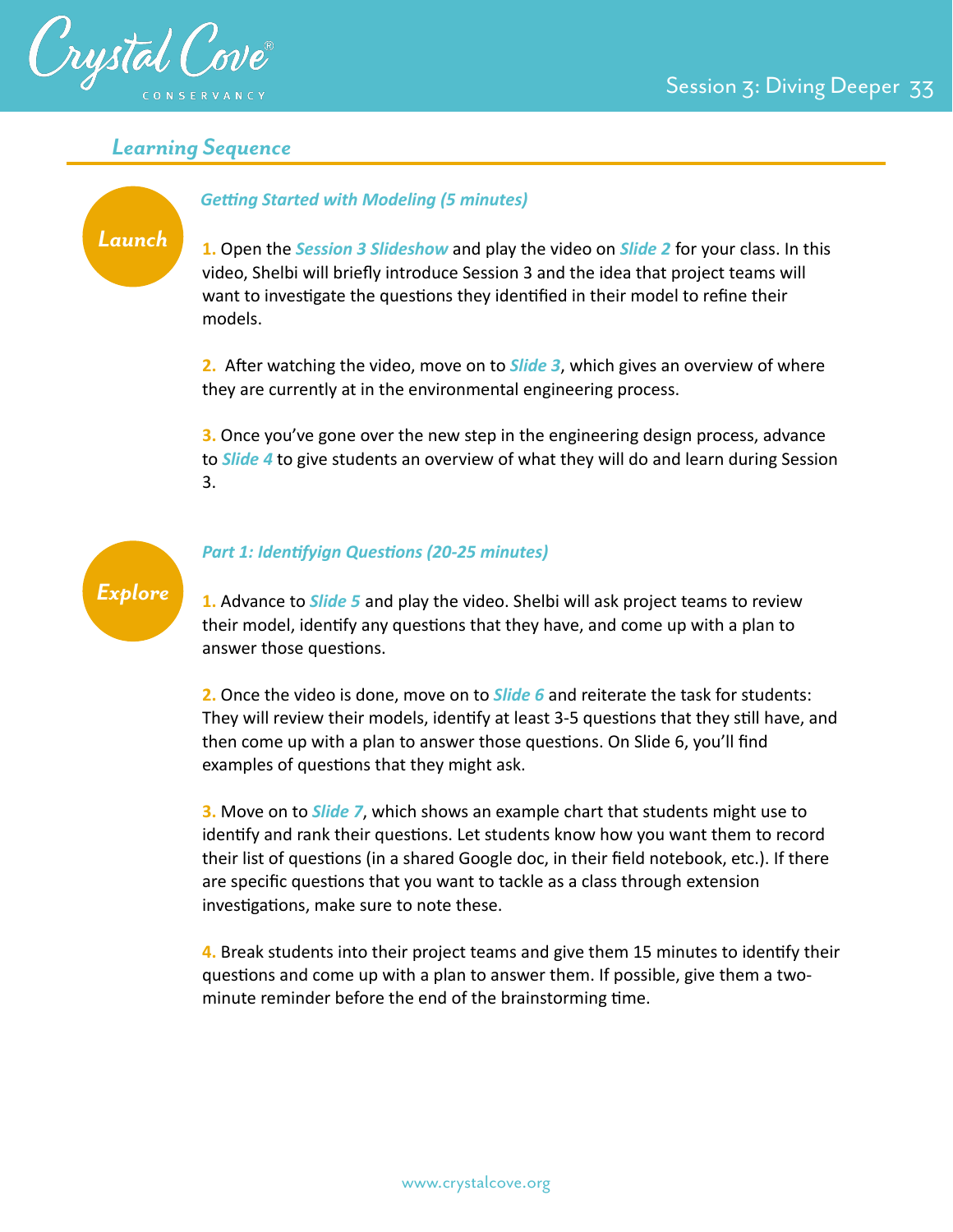

### **Part 2: Conducting Background Research (30+ minutes)**

**5.** When the project teams are done brainstorming, play the video on *Slide 8***.** In this video, Shelbi will describe the routes students can take to investigate the questions that they identified in their models. Move on to **Slide 9** and ask students to begin coming up with a plan to answer their questions.

As students work, they should keep track of what they learn in a Diving Deeper chart.

| <b>Question</b>                               | <b>What I Did</b>                                  | <b>What I Learned</b>                                   | <b>Clues for Our</b><br><b>Model</b>                     |
|-----------------------------------------------|----------------------------------------------------|---------------------------------------------------------|----------------------------------------------------------|
| What question are<br>you trying to<br>answer? | How did you find<br>the answer to the<br>question? | What did you<br>learn that<br>answered the<br>question? | What do you plan<br>to add to your<br>model as a result? |

**6.** Advance to *Slide 10* where students will be given options to dive deeper or conduct lateral searches to continue their investigations.

**7.** Give students time to conduct their background research. This part of the session may stretch over multiple class meetings. You can have them conduct their investigations individually in class or assign it as individual work outside of class.

# *Share*

#### *Sharing Our Findings & Revising Our Model (20-25 minutes)*

1. When students are finished investigating, move to *Slide 11*. Ask students to return to their project teams and share their findings with their teammates.

**2.** Give students time to talk. If possible, move between the discussions. Invite students to share how their thinking and understanding changed as they conducted the background research.

**3.** If time allows, give students some time to share their findings with the class.